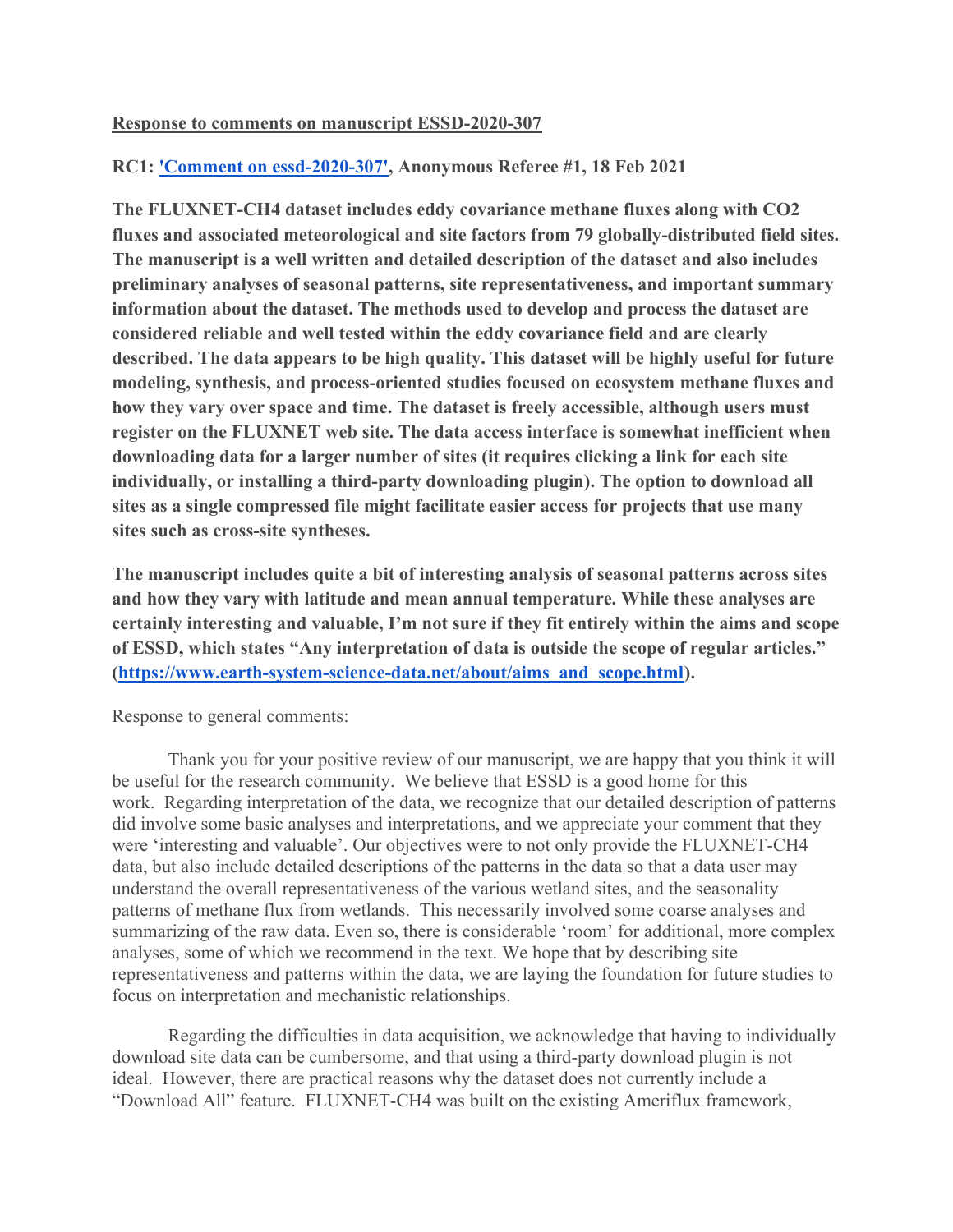which does not support a "Download All" feature because data files change often as users upload new data, and file sizes would be too large (which would be particularly problematic for users with slower or inconsistent connections) . While FLUXNET-CH4 is more static than the entire suite of Ameriflux sites, and a "Download All" feature may be a possibility in future FLUXNET-CH4 releases, the database does not currently support this. For now, third-party plugins such as DownThemAll can be used to download all data at once.

Overall, I think this is a very valuable dataset and a high quality description paper. I have some specific comments about the manuscript that could help improve the clarity of some aspects:

Line 304-305: From the download interface, it appears that some sites are available as Fluxnet Tier 2, not as CC BY 4.0. So the statement that all site data are available under CC BY 4.0 is not completely true.

The reviewer makes a valid point and we failed to clarify this in the manuscript. Our analysis uses data from 79 sites, all of which are available under the CC BY 4.0 data license. However, the FLUXNET-CH4 database includes an additional two sites (RU-Vrk and SE-St1) that are available under the more restrictive Tier 2 data license. To clarify this point, we have added the following text:

At updated Line 224: "FLUXNET-CH4 includes an additional 2 wetland sites (RU-Vrk and SE-St1), but they are not available under the CC BY 4.0 data policy and thus are excluded from this analysis."

At updated Line 302: "FLUXNET-CH4 has an additional 2 sites available under the FLUXNET Tier 2 license (https://fluxnet.org/data/data-policy/), though these sites are not included in our analysis."

At updated Line 794: "(2 additional sites in FLUXNET-CH4 are available under the more restrictive Tier 2 data policy, https://fluxnet.org/data/data-policy/; these sites are not used in our analysis)."

# Line 312-313: Is there a more precise definition for "relatively shallow water table"? Was a specific cutoff depth used?

We agree this line is currently unclear. Many of these drained wetland sites likely have shallow water tables, but we did not actually use water table depth as a criterion for classification. Still, we think it is important to note that drained sites may have relatively shallow water tables that can contribute to methane emissions, and thus these sites do not necessarily behave like other "dry" sites. Therefore, we have updated the text to read: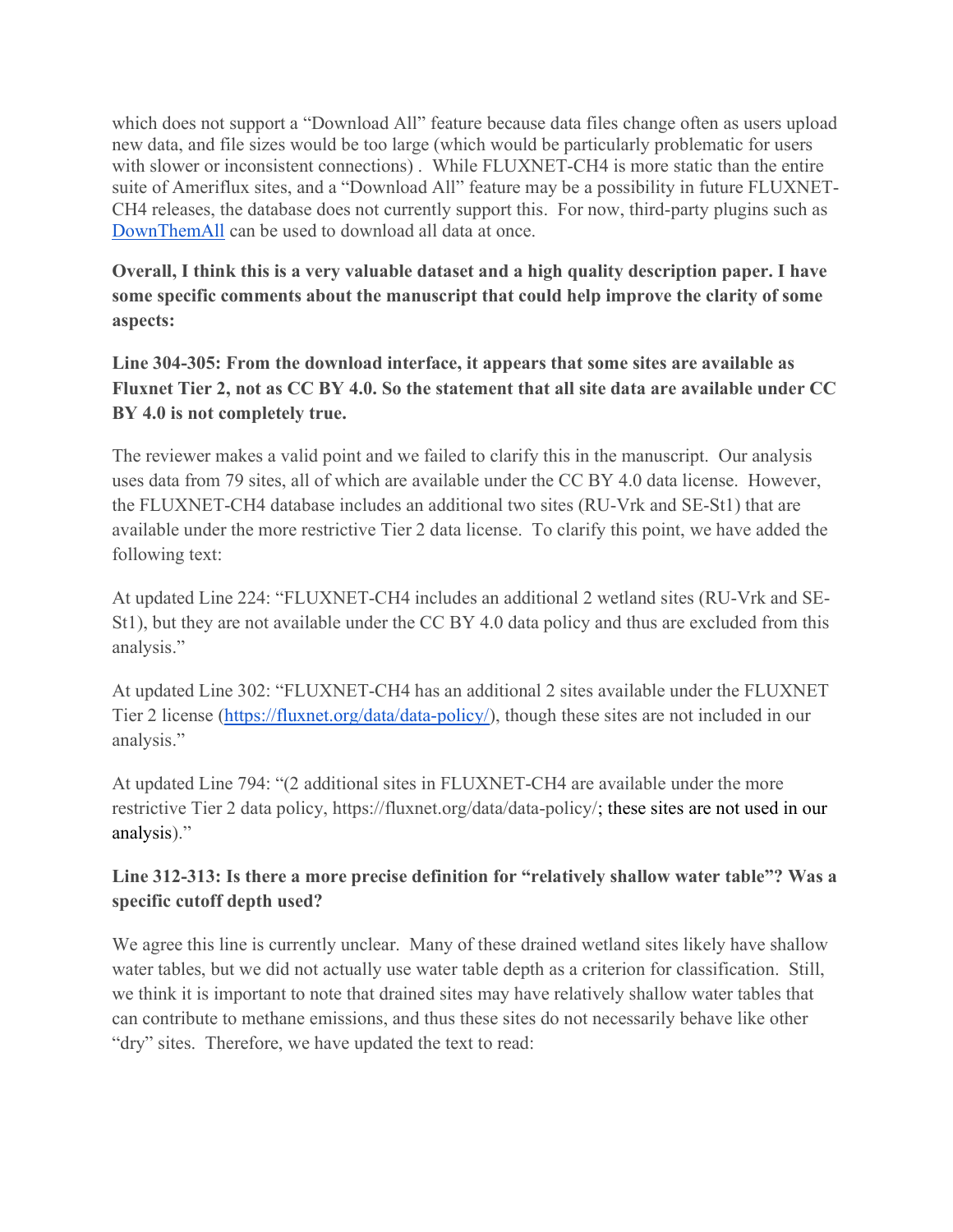At updated line 311: "Drained systems are former wetlands that have subsequently been drained but may maintain a relatively shallow water table, which can contribute to occasional methane emissions, although we do not have specific water table depth information at all drained sites."

## Line 316: Is there a more precise taxonomic or ecological description for "brown mosses"? This seems like a vague term and is not described in the cited Treat et al (2018) paper.

Thank you for noting this fair point. We double checked Treat et al.'s datasets metadata information and the reviewer is correct, details are not provided for Treat et al.'s classification information. We have now included details of our classification criteria in our text to make it more transparent and repeatable. We needed a category for mosses that are not Sphagnum so that we could differentiate Sphagnum presence (primarily because Sphagnum often has characteristic acidic microenvironments relevant for CH4 production and consumption). Thus, we labeled any moss from the division Bryophyta that is not in the class Sphagnopsida as brown moss. Revised text is as follows:

At updated Line 316: "For all sites, vegetation was classified for presence or absence of brown mosses (all species from the division Bryophyta except those in the class Sphagnopsida), Sphagnum mosses (any species from class Sphagnopsida), …"

#### Line 323: To be precise, Table B3 includes citations to the climatic data, not the data itself.

Thank you for pointing this out. We decided to include the climatic data in this table (and please note that the table number has changed to B4).

### Line 327: Table B7 includes annual methane flux and uncertainty, specifically. Referring to "flux" is ambiguous because the dataset includes methane, CO2, and energy fluxes.

We have updated this sentence to say "CH<sub>4</sub> flux" instead of just "flux".

# Line 330: Section 2.1.4 should specify that it refers to annual CH4 fluxes to avoid confusion since the dataset also includes CO2 and energy fluxes.

This is a good point. We have updated the Section 2.1.4 title to "Annual CH<sub>4</sub> fluxes". We also went through the manuscript and converted all references to "annual flux" to "annual CH<sub>4</sub> flux".

Line 340-341: Some more explanation would be helpful. It wasn't immediately clear to me what this meant. Specifically, the site has one year of data that goes across two calendar years, so both years were listed separately but with the same annual flux value in the table.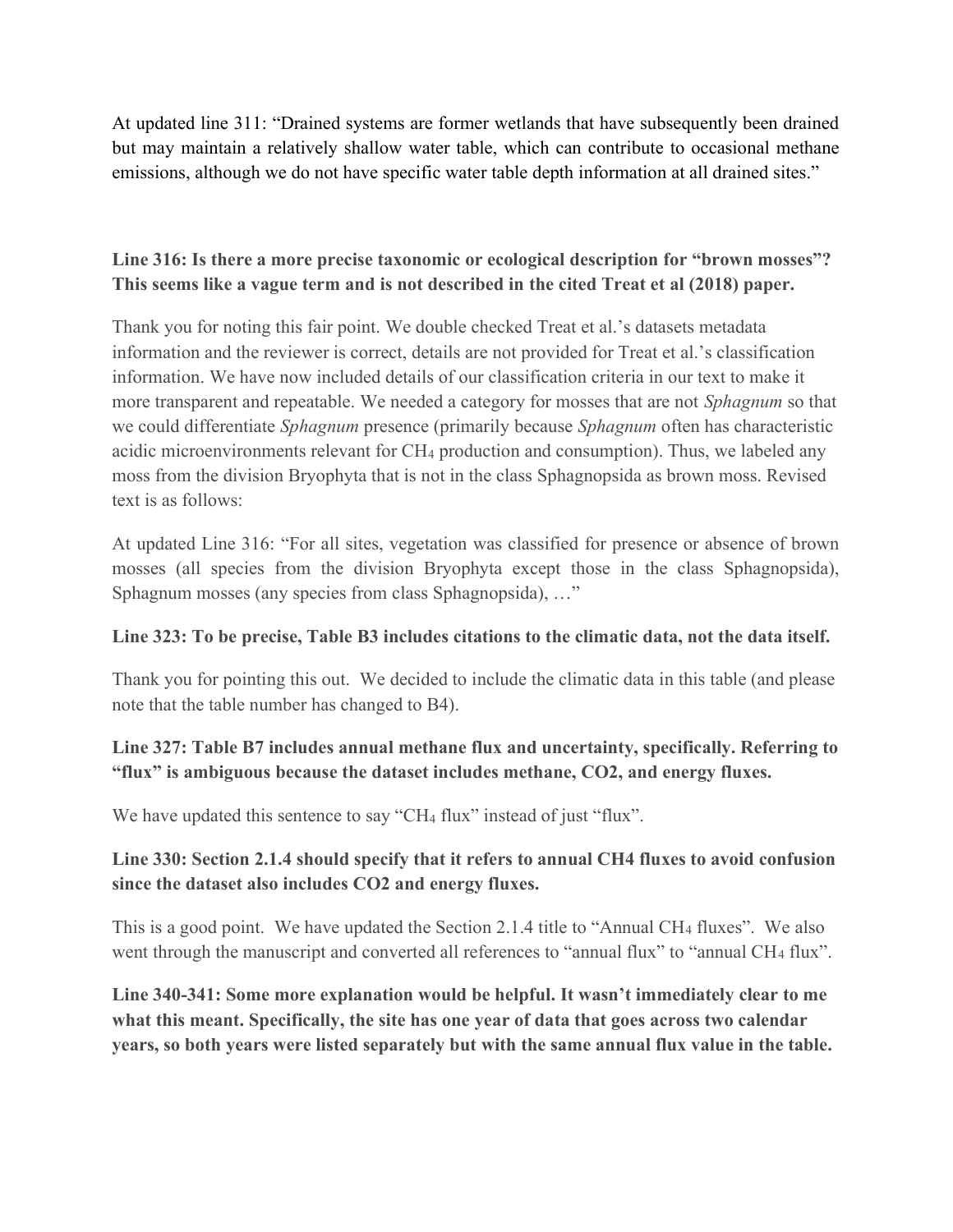We agree this is currently unclear. We added an asterisk to ID-Pag and a footnote to Table 7, stating "\*Data from ID-Pag spans 365 days from June 2016 to June 2017. Annual methane flux for each year is the sum of these 365 days, with uncertainty being calculated separately for each year."

### Line 354: It's not clear which global gridded datasets are being referred to here. Datasets of what? Salinity? Wetland area? Or something else?

Agreed, we modified the text to specify that gridded salinity data is what is limiting our assessments of coastal wetlands. The passage now reads as:

At updated Line 353: "Coastal sites were excluded because salinity, an important control on CH4 production, could not be evaluated across the tower network due to a lack of global gridded salinity data (Bartlett et al., 1987; Poffenbarger et al., 2011).".

## Line 422: It's not clear what the "range" is referring to. Does this mean annual averages? Is the range referring to the different variables that were used, or to different values?

Thank you for pointing out this unclear sentence. The word 'range' was not actually needed in the original ms, and we have now updated the text with more details on the regression:

At updated line 421: "We regressed the CH4 seasonality parameters from Timesat against annual temperature, annual water table depth, and Timesat seasonality parameters for air temperature, soil temperature, and GPP (proxy for recent carbon input available as substrate) using linear mixed-effect modeling with the *lmer* command (with site as a random effect) from the R (R Core Team 2018, version 3.6.2) package lmerTest. "

## Figure 3: Many of the dots overlap. It would be easier to distinguish sites if the dots were smaller or transparent.

We agree that the original figure made it difficult to distinguish many of the dots. Given how closely some sites cluster, reducing dot size or making dots transparent did not make it easier to distinguish sites. Instead, we re-did the figure to include four insets showing zoomed-in areas where sites cluster together. We also added site labels to all site locations.

### Line 559: "a site in Botswana": The site code should be provided here

Agreed - we added the site code in question: BW-Npw.

Line 565: "The size of wetland points are made larger": All the points are the same size so it's not clear what this means.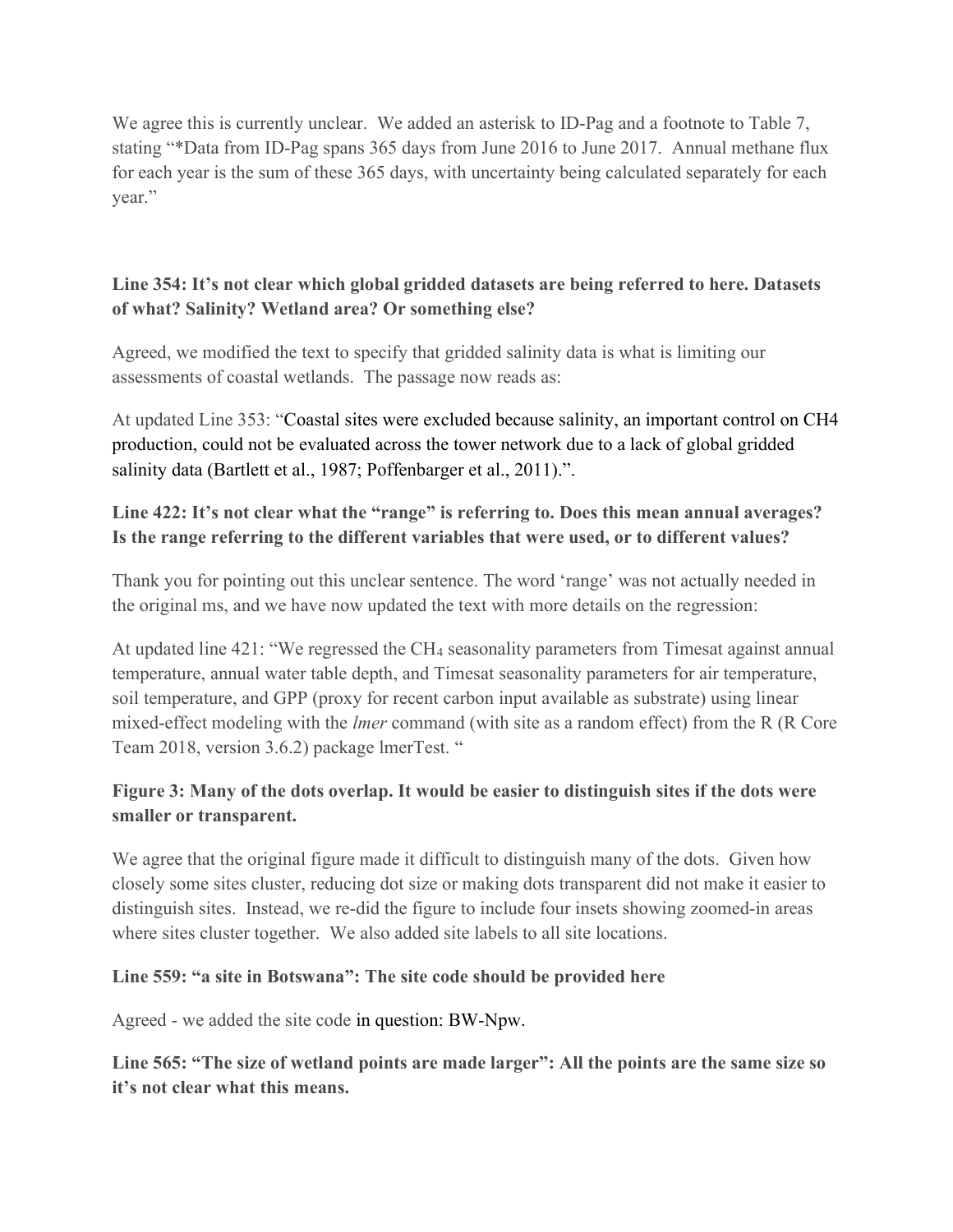Thank you for noticing this disconnect between this version of the figure and caption. Point size does not vary and is no longer described in the Fig. 6 caption.

### Line 566: Not all points are labeled with site codes. Was this just for ease of visualization? Or did some other factor go into the choice of which to label?

Correct - for visual clarity, we only labelled selected sites that were distributed sufficiently sparsely. The Fig.6 caption now describes this as follows: "Sites codes are labeled in blue text for selected sites deviating from average conditions."

# Does density of land pixels (gray colors) have meaningful units that can be provided for this figure? Or is it purely qualitative? If it is quantitative, a color bar should be provided for the gray shading. Is the amount of area covered by gray shaded regions quantitatively meaningful?

We agree that the gray polygons representing land pixel density could be described further in the caption. The density of land pixels is certainly a quantitative measurement, but we intend for a qualitative interpretation of wetland hotspots as its primary use. Because the plot represents a PCA, the density units of these polygons would be: "number of wetland pixels per unitless 1x1 PCA unit" which would not contribute much to the interpretation of the figure. The density breaks determining the area occupied by each density polygon were chosen to visually identify the major wetland hotspots (and the EC tower sites within them).

To add clarity on this issue, Fig. 6 caption was updated to the following: "The background shades of gray are a qualitative representation of the density of global wetland pixels and their distribution in the PCA climate-space, with darker color representing higher densities (excluding Greenland and Antarctica). Only grid cells with wetland that have a >5% average wetland fraction according to the WAD2M over 2000-2018 are included (Zhang et al., In Review)."

Line 599-600: The suggestion of regions that could improve data coverage is useful. Can a citation be provided to support the statement that these regions are high CH4 emitting? Since they are not included in this dataset, there must be some outside data or publications estimating fluxes from those regions that this statement is referring to.

We have added a reference to the Saunois et al., 2020 publication here (citation below), which presents global maps of methane emissions from wetlands.

Saunois, M., Stavert, A. R., Poulter, B., Bousquet, P., Canadell, J. G., Jackson, R. B., Raymond, P. A., Dlugokencky, E. J., Houweling, S., Patra, P. K., Ciais, P., Arora, V. K., Bastviken, D., Bergamaschi, P., Blake, D. R., Brailsford, G., Bruhwiler, L., Carlson,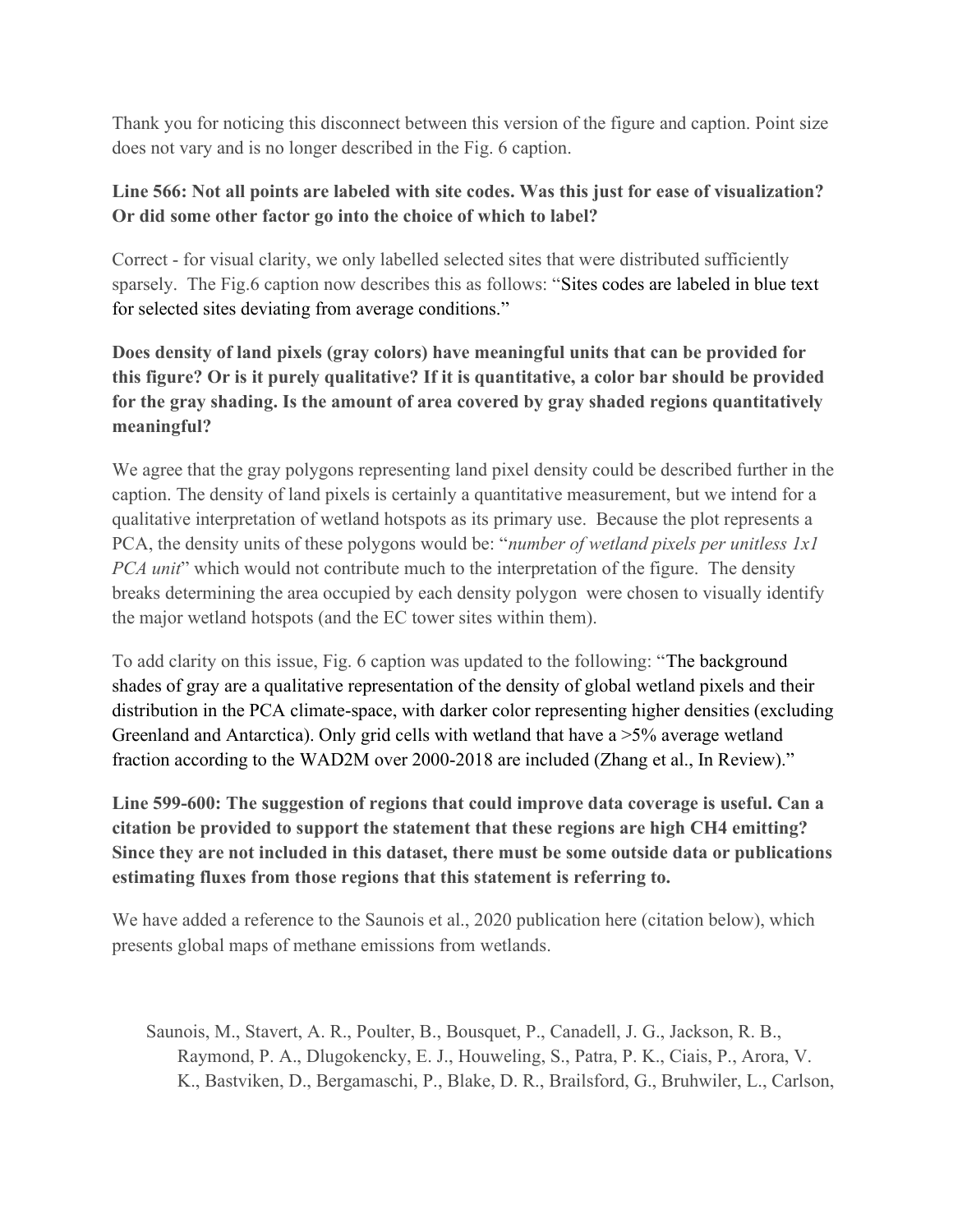K. M., Carrol, M., & Others. The Global Methane Budget 2000–2017. Earth Syst. Sci. Data, 12, 1561-1623. https://doi.org/10.5194/essd-12-1561-2020. 2020.

Figure 8: A legend should be added to the figure labeling the different line colors. Also, it is best to avoid using red and green colors as the only distinguishing factor in graphics because red/green colorblindness is quite common and would make this figure difficult to interpret. Use of red/green colors is an issue on several of the figures (9, 10, 11, 12). This could be addressed by using a colorblind-friendly color scheme, or by using different symbols or line styles in addition to different colors.

Thank you for pointing out the issue with our color scheme. We have updated the colors on Figures 8, 9, 10, 11, and 12 and added different marker shapes and line styles. We modified the legend to Figure 8 and updated the caption accordingly.

#### Line 652: What does the yellow line show?

We have modified the line colors and legend in Figure 8; there is no longer a yellow.

Line 665-666: This phrasing is confusing. What are these months being added to? I guess this refers to integrating over the time period from September-May instead of October-March. But isn't it obvious that including more months would give higher total fluxes? This would always be true unless fluxes were zero or negative in some months.

We agree that this phrasing is confusing. We have decided to eliminate this sentence since, as you point out, including more months will obviously lead to higher flux, and the following sentence (at updated lines 671-674) also references the Zona et al., 2016 work.

## Line 706: Does the confidence interval 31 +/- 40 days mean that the lag was not significantly different from zero?

Even though the CI is high, statistically it was still significantly different from zero. To clarify, we have edited the sentence to read:

At updated Line 710: "Although the spring onset of increasing CH4 emissions correlates with mean annual air temperature, on average it lags the spring increase in the shallowest soil temperatures by  $31 \pm 40$  days (Fig. 11, lag is significantly different than zero with p<  $0.001$ ..."

 $\mathcal{L}_\text{max}$  and  $\mathcal{L}_\text{max}$  and  $\mathcal{L}_\text{max}$  and  $\mathcal{L}_\text{max}$  and  $\mathcal{L}_\text{max}$  and  $\mathcal{L}_\text{max}$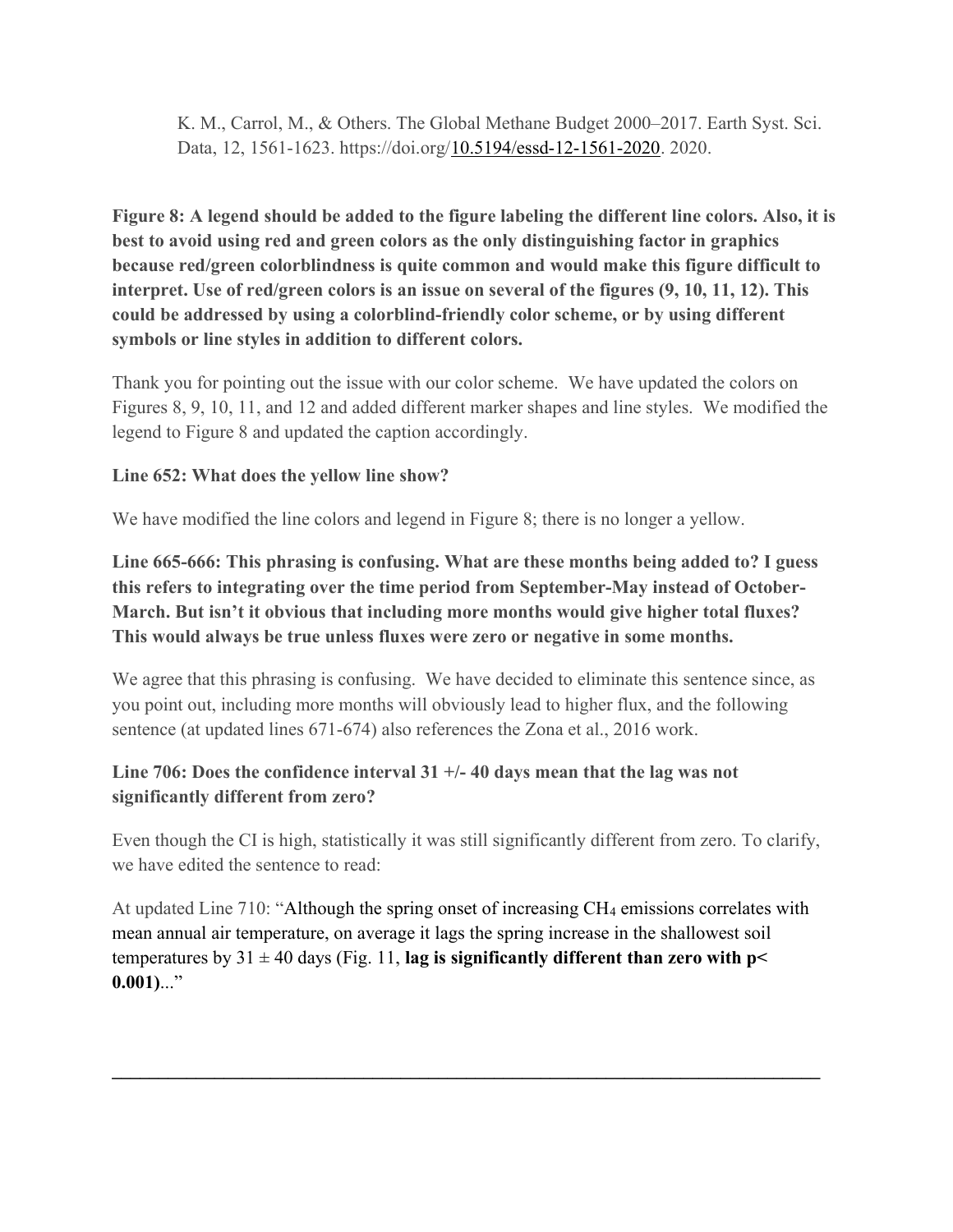#### RC2: 'Reply on RC1', Anonymous Referee #2, 27 Feb 2021

The FLUXNET-CH4 database, presented by the manuscript, is a valuable asset to the global flux and modeling community. The dataset is openly accessible through the FLUXNET website.

I found the manuscript to be well written, though another round of editing may be helpful to make some sections more succinct (I noticed repetitive wording in a few places).

The methodologies are described clearly and are well tested. I appreciate that the authors offer gap-filled, in addition to non-gap-filled, data.

I found the data representative analyses (i.e., the dissimilarity and tower constituency maps) to be very useful in highlighting gaps in the placement of eddy covariance towers across bioclimatic space. I also appreciate the discussion of potential biases and uncertainty in the data.

We are happy to hear that you found this manuscript useful. Thank you for your suggestion to remove repetitive wording. We have re-read the manuscript and deleted unnecessary words when possible.

#### CC1: 'Comment on essd-2020-307', Andreas Heinemeyer, 28 Jan 2021

 $\mathcal{L}_\text{max}$  , and the contract of the contract of the contract of the contract of the contract of the contract of the contract of the contract of the contract of the contract of the contract of the contract of the contr

#### This is a fantastic dataset!

I have a comment on the Figure 5. Whilst it seems OK to just plot a linear trendline through these fluxes (on a logarithmic scale), this is questionable when looking at the individual biomes, which seem to indicate an even stronger (possibly even some exponential) increase with temperature. I would like to see individual regression lines fitted to the individual biomes (fen, bog, ...). I know there are few points per biome, but it seems important to see these biomes in their individual light - as underpinning conditions and processes are likely very different. This is of particularly importance when considering previous work by Abdalla et al., 2016 (temperature & moisture impacts on methane fluxes), highlighting those differences - which I think might look similar when plotting these data for biomes individually.

Thank you for your comment, we agree that it would be interesting to see if/how the temperature relationship differs between biome types. We tried regressing the data for individual biomes against temperature. However, only fen annual CH4 flux had a significant correlation with mean